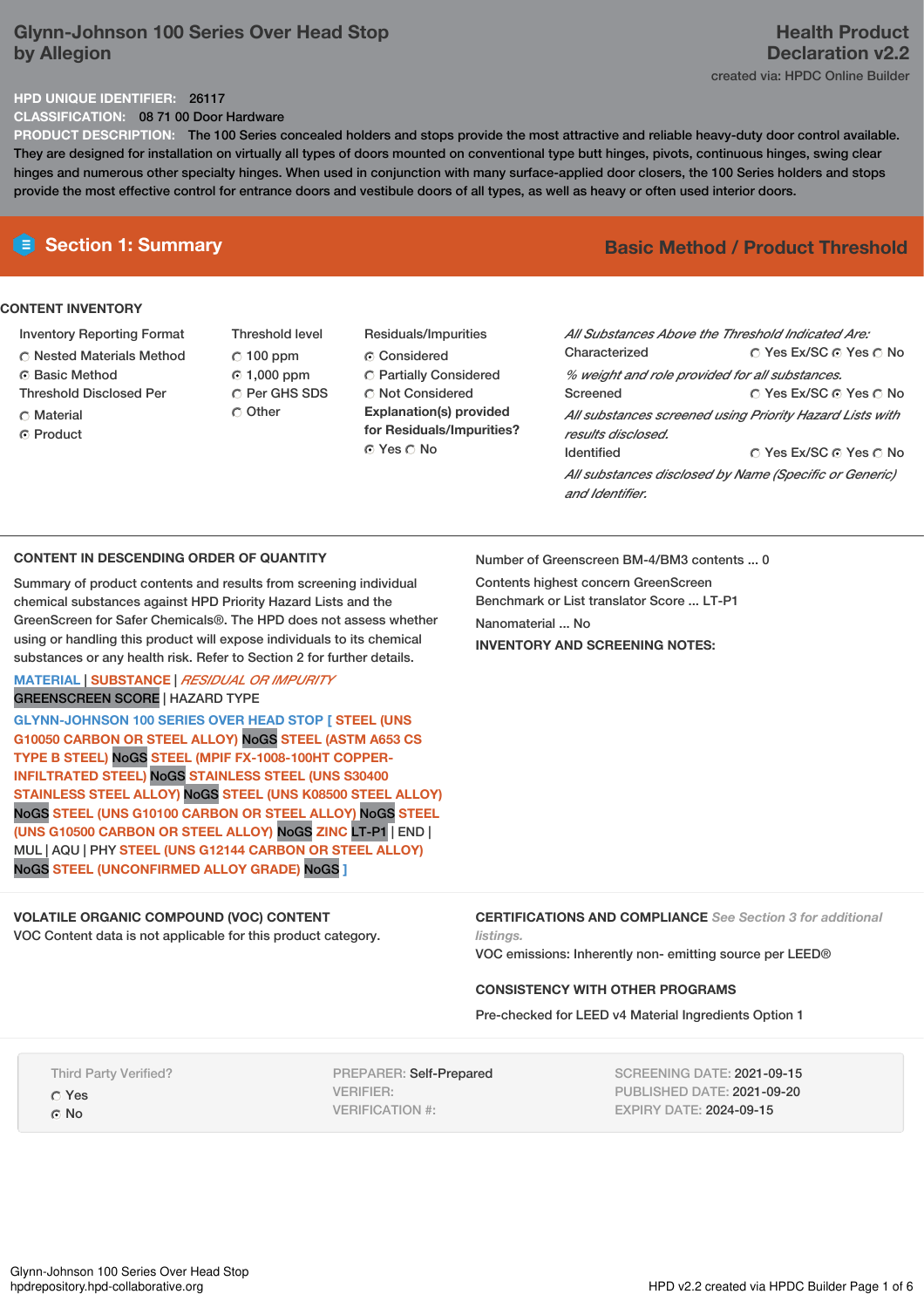This section lists contents in a product based on specific threshold(s) and reports detailed health information including hazards. This HPD uses the *inventory method indicated above, which is one of three possible methods:*

- *Basic Inventory method with Product-level threshold.*
- *Nested Material Inventory method with Product-level threshold*
- *Nested Material Inventory method with individual Material-level thresholds*

Definitions and requirements for the three inventory methods and requirements for each data field can be found in the HPD Open Standard version *2.2, available on the HPDC website at: [www.hpd-collaborative.org/hpd-2-2-standard](https://www.hpd-collaborative.org/hpd-2-2-standard)*

| PRODUCT THRESHOLD: 1000 ppm<br>RESIDUALS AND IMPURITIES CONSIDERED: Yes                                                                                            |                                                                                                                                                                                                                                                                                                                       |  |                                                       |                                                                                                                                                                                                                                                                                                                                                                                                                                                                                                                                                                                                                                                                                                                                                                                                                                                                     |
|--------------------------------------------------------------------------------------------------------------------------------------------------------------------|-----------------------------------------------------------------------------------------------------------------------------------------------------------------------------------------------------------------------------------------------------------------------------------------------------------------------|--|-------------------------------------------------------|---------------------------------------------------------------------------------------------------------------------------------------------------------------------------------------------------------------------------------------------------------------------------------------------------------------------------------------------------------------------------------------------------------------------------------------------------------------------------------------------------------------------------------------------------------------------------------------------------------------------------------------------------------------------------------------------------------------------------------------------------------------------------------------------------------------------------------------------------------------------|
|                                                                                                                                                                    |                                                                                                                                                                                                                                                                                                                       |  |                                                       |                                                                                                                                                                                                                                                                                                                                                                                                                                                                                                                                                                                                                                                                                                                                                                                                                                                                     |
|                                                                                                                                                                    |                                                                                                                                                                                                                                                                                                                       |  |                                                       |                                                                                                                                                                                                                                                                                                                                                                                                                                                                                                                                                                                                                                                                                                                                                                                                                                                                     |
|                                                                                                                                                                    |                                                                                                                                                                                                                                                                                                                       |  |                                                       | ID: 12597-69-2                                                                                                                                                                                                                                                                                                                                                                                                                                                                                                                                                                                                                                                                                                                                                                                                                                                      |
|                                                                                                                                                                    |                                                                                                                                                                                                                                                                                                                       |  |                                                       |                                                                                                                                                                                                                                                                                                                                                                                                                                                                                                                                                                                                                                                                                                                                                                                                                                                                     |
| <b>GS: NoGS</b>                                                                                                                                                    |                                                                                                                                                                                                                                                                                                                       |  |                                                       |                                                                                                                                                                                                                                                                                                                                                                                                                                                                                                                                                                                                                                                                                                                                                                                                                                                                     |
| <b>AGENCY AND LIST TITLES</b>                                                                                                                                      |                                                                                                                                                                                                                                                                                                                       |  |                                                       |                                                                                                                                                                                                                                                                                                                                                                                                                                                                                                                                                                                                                                                                                                                                                                                                                                                                     |
|                                                                                                                                                                    |                                                                                                                                                                                                                                                                                                                       |  |                                                       |                                                                                                                                                                                                                                                                                                                                                                                                                                                                                                                                                                                                                                                                                                                                                                                                                                                                     |
|                                                                                                                                                                    |                                                                                                                                                                                                                                                                                                                       |  |                                                       |                                                                                                                                                                                                                                                                                                                                                                                                                                                                                                                                                                                                                                                                                                                                                                                                                                                                     |
|                                                                                                                                                                    |                                                                                                                                                                                                                                                                                                                       |  |                                                       | ID: 12597-69-2                                                                                                                                                                                                                                                                                                                                                                                                                                                                                                                                                                                                                                                                                                                                                                                                                                                      |
|                                                                                                                                                                    |                                                                                                                                                                                                                                                                                                                       |  |                                                       |                                                                                                                                                                                                                                                                                                                                                                                                                                                                                                                                                                                                                                                                                                                                                                                                                                                                     |
| <b>GS: NoGS</b>                                                                                                                                                    |                                                                                                                                                                                                                                                                                                                       |  |                                                       |                                                                                                                                                                                                                                                                                                                                                                                                                                                                                                                                                                                                                                                                                                                                                                                                                                                                     |
| <b>AGENCY AND LIST TITLES</b>                                                                                                                                      |                                                                                                                                                                                                                                                                                                                       |  |                                                       |                                                                                                                                                                                                                                                                                                                                                                                                                                                                                                                                                                                                                                                                                                                                                                                                                                                                     |
|                                                                                                                                                                    |                                                                                                                                                                                                                                                                                                                       |  |                                                       |                                                                                                                                                                                                                                                                                                                                                                                                                                                                                                                                                                                                                                                                                                                                                                                                                                                                     |
| SUBSTANCE NOTES: Due to the commodity nature of steel, the status of recycled content is unknown. A range is provided to account for<br>variations in the product. |                                                                                                                                                                                                                                                                                                                       |  |                                                       |                                                                                                                                                                                                                                                                                                                                                                                                                                                                                                                                                                                                                                                                                                                                                                                                                                                                     |
|                                                                                                                                                                    |                                                                                                                                                                                                                                                                                                                       |  |                                                       | ID: 12597-69-2                                                                                                                                                                                                                                                                                                                                                                                                                                                                                                                                                                                                                                                                                                                                                                                                                                                      |
|                                                                                                                                                                    |                                                                                                                                                                                                                                                                                                                       |  |                                                       |                                                                                                                                                                                                                                                                                                                                                                                                                                                                                                                                                                                                                                                                                                                                                                                                                                                                     |
| <b>GS: NoGS</b>                                                                                                                                                    |                                                                                                                                                                                                                                                                                                                       |  |                                                       |                                                                                                                                                                                                                                                                                                                                                                                                                                                                                                                                                                                                                                                                                                                                                                                                                                                                     |
| <b>AGENCY AND LIST TITLES</b>                                                                                                                                      |                                                                                                                                                                                                                                                                                                                       |  |                                                       |                                                                                                                                                                                                                                                                                                                                                                                                                                                                                                                                                                                                                                                                                                                                                                                                                                                                     |
|                                                                                                                                                                    |                                                                                                                                                                                                                                                                                                                       |  |                                                       |                                                                                                                                                                                                                                                                                                                                                                                                                                                                                                                                                                                                                                                                                                                                                                                                                                                                     |
| SUBSTANCE NOTES: Due to the commodity nature of steel, the status of recycled content is unknown. A range is provided to account for<br>variations in the product. |                                                                                                                                                                                                                                                                                                                       |  |                                                       |                                                                                                                                                                                                                                                                                                                                                                                                                                                                                                                                                                                                                                                                                                                                                                                                                                                                     |
|                                                                                                                                                                    |                                                                                                                                                                                                                                                                                                                       |  |                                                       | ID: 12597-68-1                                                                                                                                                                                                                                                                                                                                                                                                                                                                                                                                                                                                                                                                                                                                                                                                                                                      |
|                                                                                                                                                                    | <b>GLYNN-JOHNSON 100 SERIES OVER HEAD STOP</b><br>STEEL (UNS G10050 CARBON OR STEEL ALLOY)<br><b>STEEL (ASTM A653 CS TYPE B STEEL)</b><br>STEEL (MPIF FX-1008-100HT COPPER-INFILTRATED STEEL)<br>HAZARD SCREENING METHOD: Pharos Chemical and Materials Library<br>STAINLESS STEEL (UNS S30400 STAINLESS STEEL ALLOY) |  | <b>WARNINGS</b><br><b>WARNINGS</b><br><b>WARNINGS</b> | RESIDUALS AND IMPURITIES NOTES: Residuals considered through research and communication within company and suppliers.<br>HAZARD SCREENING METHOD: Pharos Chemical and Materials Library HAZARD SCREENING DATE: 2021-09-15 21:47:19<br>RC: UNK NANO: No SUBSTANCE ROLE: Structure component<br>No warnings found on HPD Priority Hazard Lists<br>SUBSTANCE NOTES: Due to the commodity nature of steel, the status of recycled content is unknown. A range is provided to account for<br>HAZARD SCREENING METHOD: Pharos Chemical and Materials Library HAZARD SCREENING DATE: 2021-09-15 21:47:20<br>RC: UNK NANO: No SUBSTANCE ROLE: Structure component<br>No warnings found on HPD Priority Hazard Lists<br>HAZARD SCREENING DATE: 2021-09-15 21:47:20<br>RC: UNK NANO: No SUBSTANCE ROLE: Structure component<br>No warnings found on HPD Priority Hazard Lists |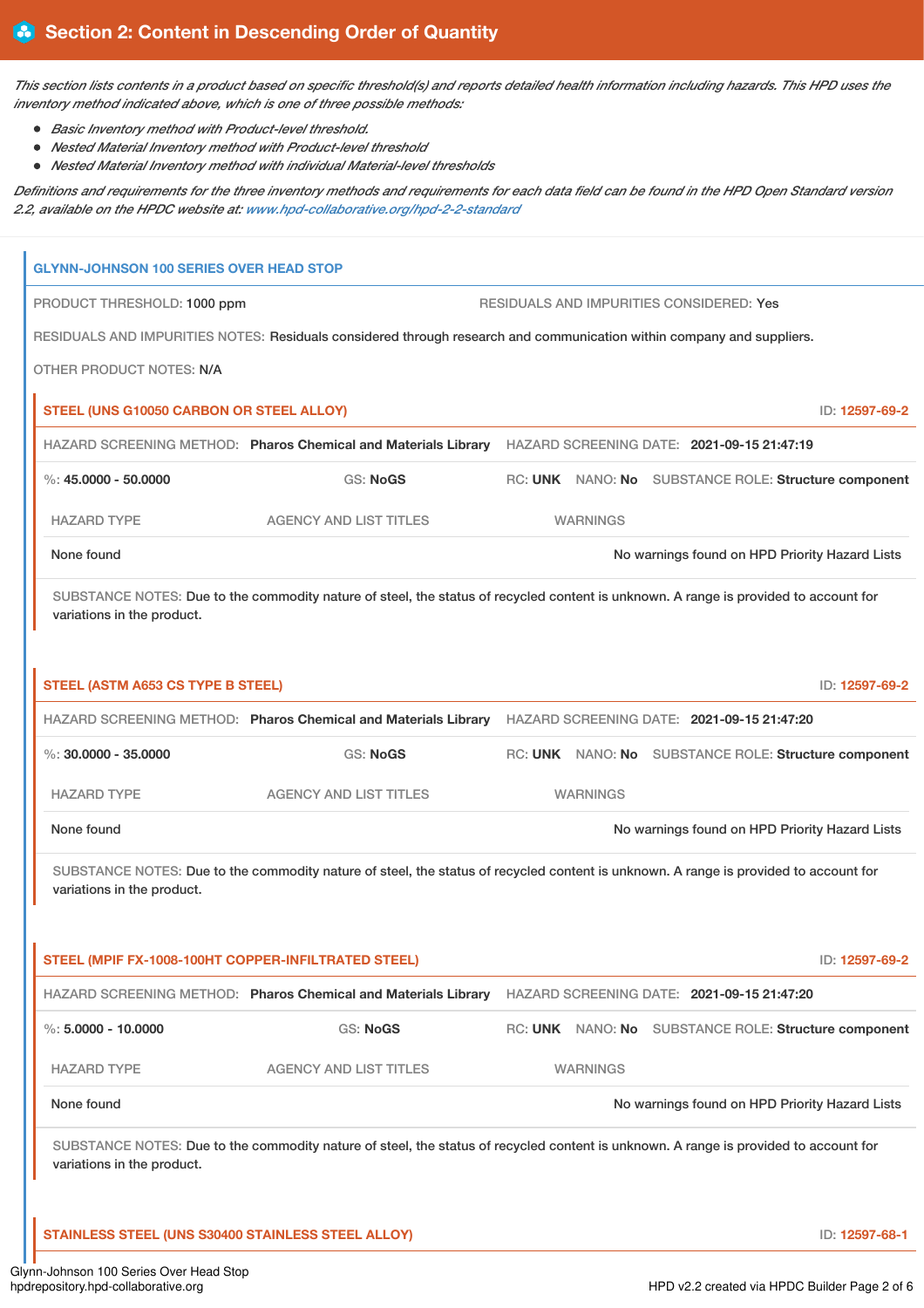|                                                                                                                                                                    |                                                                | HAZARD SCREENING METHOD: Pharos Chemical and Materials Library HAZARD SCREENING DATE: 2021-09-15 21:47:21                            |  |  |
|--------------------------------------------------------------------------------------------------------------------------------------------------------------------|----------------------------------------------------------------|--------------------------------------------------------------------------------------------------------------------------------------|--|--|
| $\%$ : 5,0000 - 10,0000                                                                                                                                            | <b>GS: NoGS</b>                                                | RC: UNK NANO: No SUBSTANCE ROLE: Structure component                                                                                 |  |  |
| <b>HAZARD TYPE</b>                                                                                                                                                 | <b>AGENCY AND LIST TITLES</b>                                  | <b>WARNINGS</b>                                                                                                                      |  |  |
| None found                                                                                                                                                         |                                                                | No warnings found on HPD Priority Hazard Lists                                                                                       |  |  |
| account for variations in the product.                                                                                                                             |                                                                | SUBSTANCE NOTES: Due to the commodity nature of stainless steel, the status of recycled content is unknown. A range is provided to   |  |  |
| STEEL (UNS K08500 STEEL ALLOY)                                                                                                                                     |                                                                | ID: 12597-69-2                                                                                                                       |  |  |
|                                                                                                                                                                    |                                                                | HAZARD SCREENING METHOD: Pharos Chemical and Materials Library HAZARD SCREENING DATE: 2021-09-15 21:47:21                            |  |  |
| $\%: 1.0000 - 5.0000$                                                                                                                                              | <b>GS: NoGS</b>                                                | RC: UNK NANO: No SUBSTANCE ROLE: Structure component                                                                                 |  |  |
| <b>HAZARD TYPE</b>                                                                                                                                                 | <b>AGENCY AND LIST TITLES</b>                                  | <b>WARNINGS</b>                                                                                                                      |  |  |
| None found                                                                                                                                                         |                                                                | No warnings found on HPD Priority Hazard Lists                                                                                       |  |  |
| SUBSTANCE NOTES: Due to the commodity nature of steel, the status of recycled content is unknown. A range is provided to account for<br>variations in the product. |                                                                |                                                                                                                                      |  |  |
| STEEL (UNS G10100 CARBON OR STEEL ALLOY)                                                                                                                           |                                                                | ID: 12597-69-2                                                                                                                       |  |  |
|                                                                                                                                                                    |                                                                | HAZARD SCREENING METHOD: Pharos Chemical and Materials Library HAZARD SCREENING DATE: 2021-09-15 21:47:22                            |  |  |
| %: $1.0000 - 5.0000$                                                                                                                                               | <b>GS: NoGS</b>                                                | RC: UNK NANO: No SUBSTANCE ROLE: Structure component                                                                                 |  |  |
| <b>HAZARD TYPE</b>                                                                                                                                                 | <b>AGENCY AND LIST TITLES</b>                                  | <b>WARNINGS</b>                                                                                                                      |  |  |
| None found                                                                                                                                                         |                                                                | No warnings found on HPD Priority Hazard Lists                                                                                       |  |  |
| SUBSTANCE NOTES: Due to the commodity nature of steel, the status of recycled content is unknown. A range is provided to account for<br>variations in the product. |                                                                |                                                                                                                                      |  |  |
| STEEL (UNS G10500 CARBON OR STEEL ALLOY)                                                                                                                           |                                                                | ID: 12597-69-2                                                                                                                       |  |  |
|                                                                                                                                                                    | HAZARD SCREENING METHOD: Pharos Chemical and Materials Library | HAZARD SCREENING DATE: 2021-09-15 21:47:22                                                                                           |  |  |
| %: $1.0000 - 5.0000$                                                                                                                                               | <b>GS: NoGS</b>                                                | RC: UNK NANO: No SUBSTANCE ROLE: Structure component                                                                                 |  |  |
| <b>HAZARD TYPE</b>                                                                                                                                                 | <b>AGENCY AND LIST TITLES</b>                                  | <b>WARNINGS</b>                                                                                                                      |  |  |
| None found                                                                                                                                                         |                                                                | No warnings found on HPD Priority Hazard Lists                                                                                       |  |  |
| variations in the product.                                                                                                                                         |                                                                | SUBSTANCE NOTES: Due to the commodity nature of steel, the status of recycled content is unknown. A range is provided to account for |  |  |
| <b>ZINC</b>                                                                                                                                                        |                                                                | ID: 7440-66-6                                                                                                                        |  |  |
|                                                                                                                                                                    | HAZARD SCREENING METHOD: Pharos Chemical and Materials Library | HAZARD SCREENING DATE: 2021-09-15 21:47:23                                                                                           |  |  |
| $\%$ : 0.1000 - 2.5000                                                                                                                                             | <b>GS: LT-P1</b>                                               | <b>RC: UNK</b><br>NANO: No<br><b>SUBSTANCE ROLE: Coating</b>                                                                         |  |  |
|                                                                                                                                                                    |                                                                |                                                                                                                                      |  |  |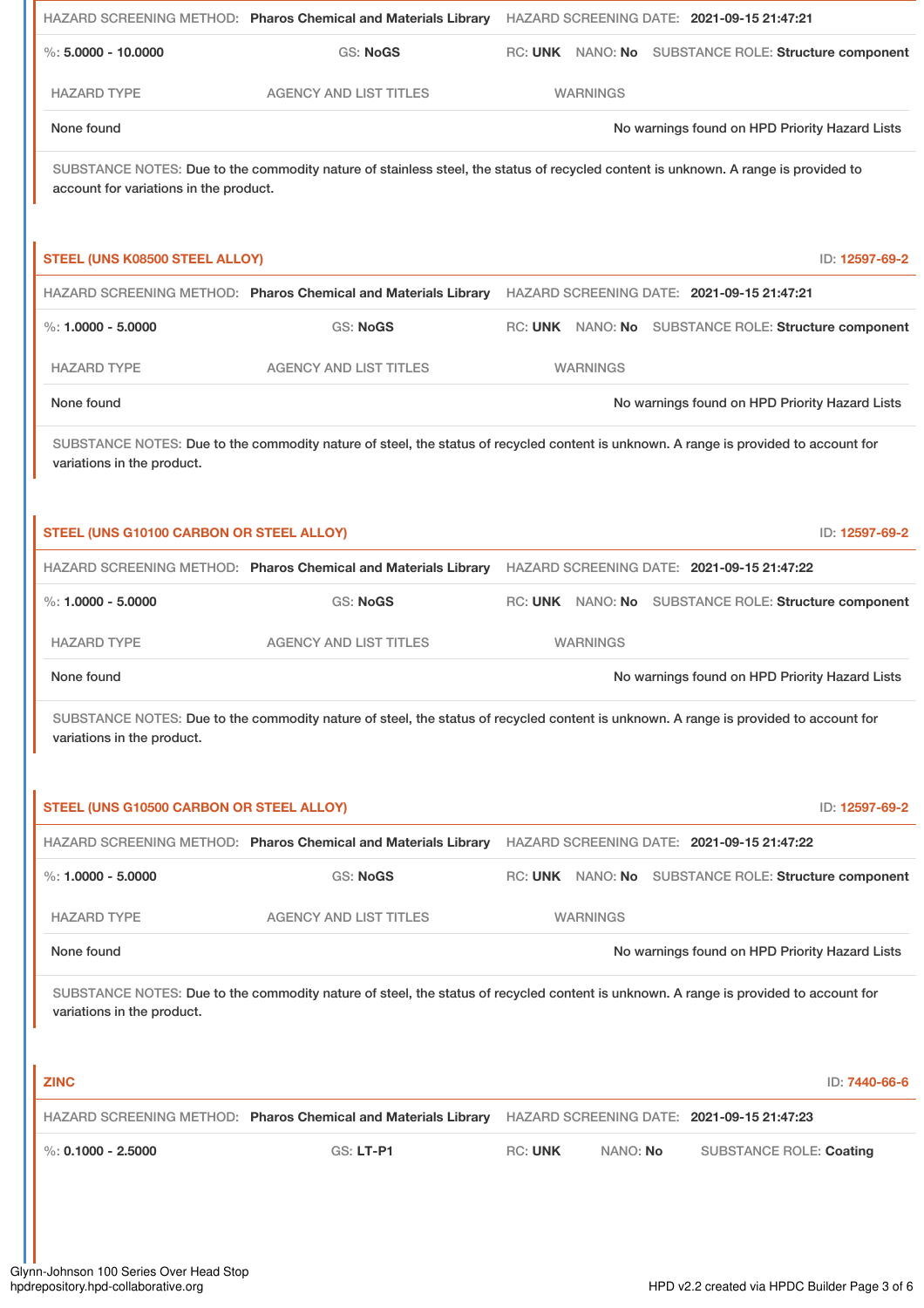| <b>HAZARD TYPE</b> | <b>AGENCY AND LIST TITLES</b>                  | <b>WARNINGS</b>                                                                                                                                                                         |
|--------------------|------------------------------------------------|-----------------------------------------------------------------------------------------------------------------------------------------------------------------------------------------|
| <b>END</b>         | <b>TEDX</b> - Potential Endocrine Disruptors   | <b>Potential Endocrine Disruptor</b>                                                                                                                                                    |
| <b>MUL</b>         | German FEA - Substances Hazardous to<br>Waters | Class 2 - Hazard to Waters                                                                                                                                                              |
| <b>AQU</b>         | EU - GHS (H-Statements)                        | H400 - Very toxic to aquatic life [Hazardous to the aquatic<br>environment (acute) - Category 1]                                                                                        |
| <b>AQU</b>         | EU - GHS (H-Statements)                        | H410 - Very toxic to aquatic life with long lasting effects<br>[Hazardous to the aquatic environment (chronic) -<br>Category 1]                                                         |
| <b>PHY</b>         | EU - GHS (H-Statements)                        | H250 - Catches fire spontaneously if exposed to air<br>[Pyrophoric liquids; Pyrophoric solids - Category 1]                                                                             |
| <b>PHY</b>         | EU - GHS (H-Statements)                        | H260 - In contact with water releases flammable gases<br>which may ignite spontaneously [Substances and<br>mixtures which, in contact with water, emit flammable<br>gases - Category 1] |

SUBSTANCE NOTES: Due to the commodity nature of the metal, the status of recycled content is unknown.

| STEEL (UNS G12144 CARBON OR STEEL ALLOY)<br>ID: 12597-69-2                                                                                                         |                                                                |  |                 |                                                      |  |
|--------------------------------------------------------------------------------------------------------------------------------------------------------------------|----------------------------------------------------------------|--|-----------------|------------------------------------------------------|--|
|                                                                                                                                                                    | HAZARD SCREENING METHOD: Pharos Chemical and Materials Library |  |                 | HAZARD SCREENING DATE: 2021-09-15 21:47:23           |  |
| %: $0.1000 - 2.5000$                                                                                                                                               | GS: NoGS                                                       |  |                 | RC: UNK NANO: No SUBSTANCE ROLE: Structure component |  |
| <b>HAZARD TYPE</b>                                                                                                                                                 | <b>AGENCY AND LIST TITLES</b>                                  |  | <b>WARNINGS</b> |                                                      |  |
| None found                                                                                                                                                         |                                                                |  |                 | No warnings found on HPD Priority Hazard Lists       |  |
| SUBSTANCE NOTES: Due to the commodity nature of steel, the status of recycled content is unknown. A range is provided to account for<br>variations in the product. |                                                                |  |                 |                                                      |  |

| <b>STEEL (UNCONFIRMED ALLOY GRADE)</b> |                                                                |                                            |                 |  | ID: 12597-69-2                                       |  |
|----------------------------------------|----------------------------------------------------------------|--------------------------------------------|-----------------|--|------------------------------------------------------|--|
|                                        | HAZARD SCREENING METHOD: Pharos Chemical and Materials Library | HAZARD SCREENING DATE: 2021-09-15 21:47:24 |                 |  |                                                      |  |
| %: 0.1000 - 2.5000                     | GS: NoGS                                                       |                                            |                 |  | RC: UNK NANO: No SUBSTANCE ROLE: Structure component |  |
| <b>HAZARD TYPE</b>                     | <b>AGENCY AND LIST TITLES</b>                                  |                                            | <b>WARNINGS</b> |  |                                                      |  |
| None found                             |                                                                |                                            |                 |  | No warnings found on HPD Priority Hazard Lists       |  |

SUBSTANCE NOTES: Due to the commodity nature of steel, the status of recycled content is unknown. A range is provided to account for variations in the product.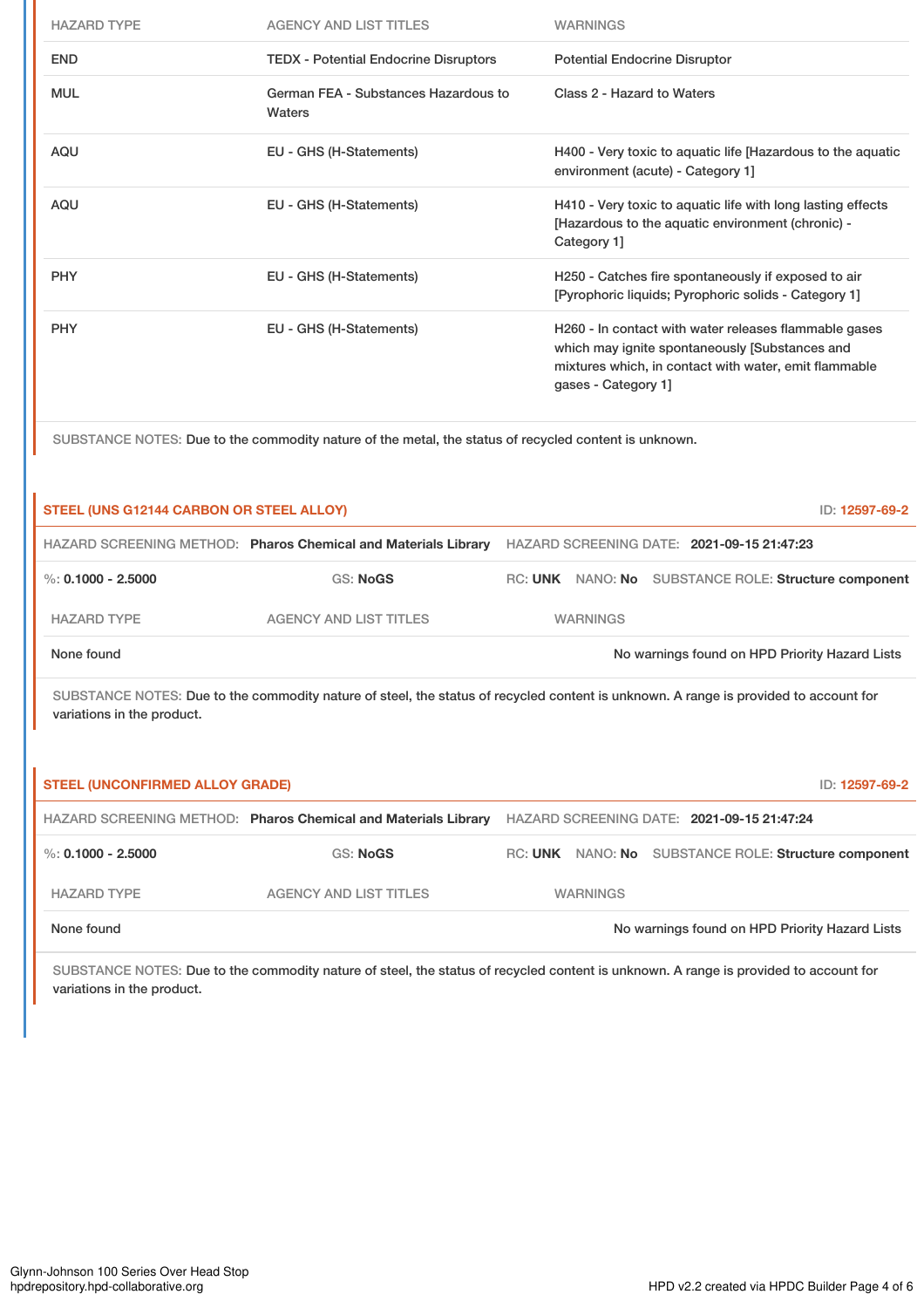This section lists applicable certification and standards compliance information for VOC emissions and VOC content. Other types of health or *environmental performance testing or certifications completed for the product may be provided.*

| <b>VOC EMISSIONS</b>                                                 | Inherently non-emitting source per LEED® |                       |  |  |
|----------------------------------------------------------------------|------------------------------------------|-----------------------|--|--|
| CERTIFYING PARTY: Self-declared<br><b>APPLICABLE FACILITIES: AII</b> | ISSUE DATE: 2018-12- EXPIRY DATE:<br>18  | CERTIFIER OR LAB: N/A |  |  |
| <b>CERTIFICATE URL:</b>                                              |                                          |                       |  |  |

CERTIFICATION AND COMPLIANCE NOTES:

## **Section 4: Accessories**

This section lists related products or materials that the manufacturer requires or recommends for installation (such as adhesives or fasteners), maintenance, cleaning, or operations. For information relating to the contents of these related products, refer to their applicable Health Product *Declarations, if available.*

No accessories are required for this product.

# **Section 5: General Notes**

This HPD represents the 100 Series Over Head Stop.